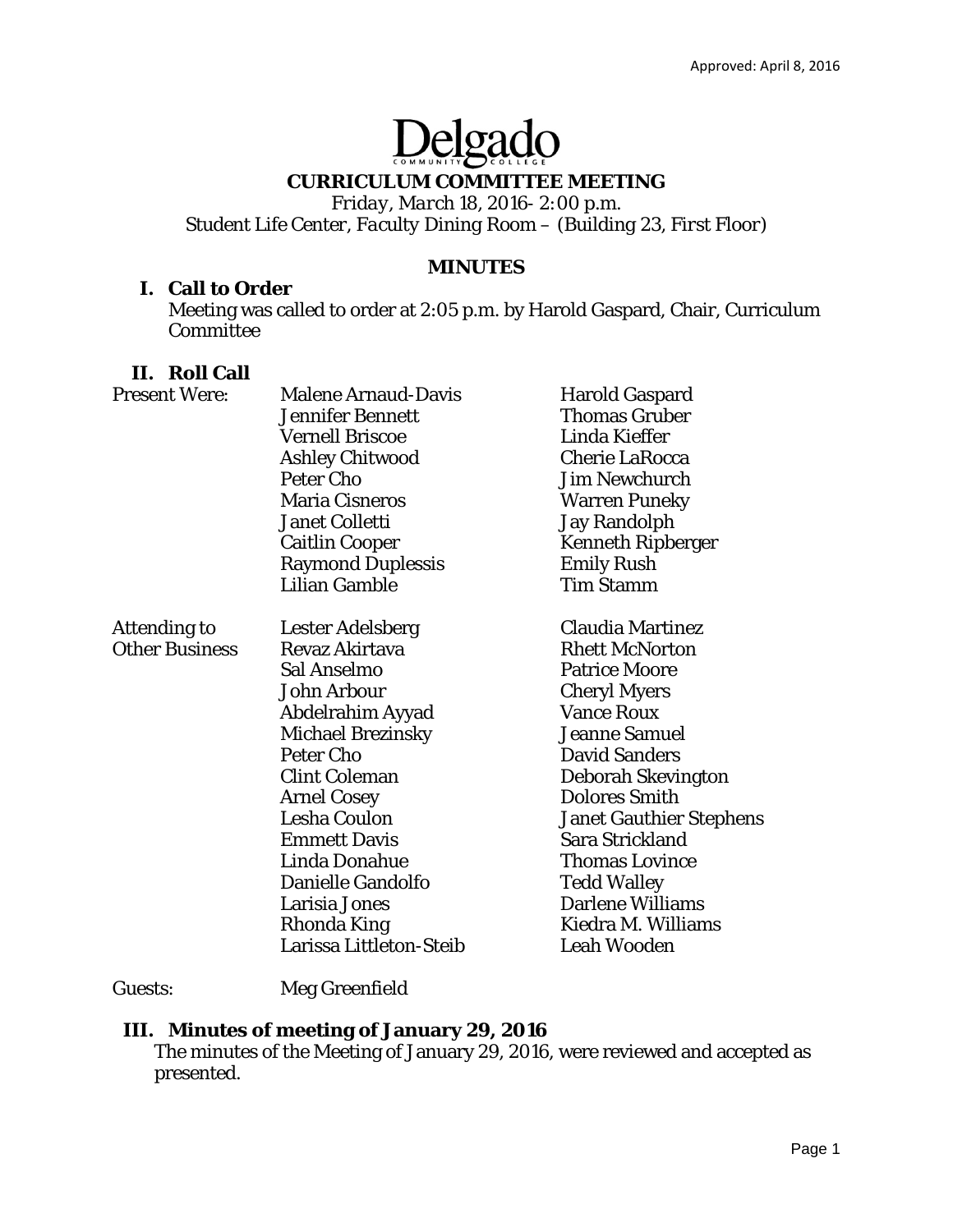# **IV. Curriculum Operations Report – Tim Stamm**

# **V. Articulation/Transfer/Placement Initiatives – Tim Stamm**

a) LCTCS ACCUPLACER Cut scores for placement into English, Mathematics, and Reading courses.

# **VI. New Business**

# a) **Technical Division/HVAC**

**Program Revision:** Technical Diploma in Master HVAC/R Technician. Revise the Technical Diploma in Master HVAC/R Technician: Required Related Courses: ADD: CMIN-201: Computer and Internet Literacy as an "OR" choice with ADOT-105: Survey of Computer Applications. Total program hours remain the same.

# **Technical Division/HVAC**

**Program Revision:** Certificate of Technical Studies in Certified HVAC Technician: Motion to accept proposals Required Related Courses: ADD: CMIN-201: Computer and Internet Literacy as an "OR" choice with ADOT-105: Survey of Computer Applications. Total program hours remain the same. **[Motion: Ashely Chitwood; Second: Raymond Duplessis; Carried, Unanimously].**

b) *The agenda was reordered and items were combined for discussion. Original Placement Items V. b. to V. d.* 

# **Allied Health/NUMT**

**Change of Course Credit Hours**: NUMT-261: Practicum in Nuclear Medicine I. Change the Practicum, credit and/contact hours of NUMT-261 *from* 0-28-4 / 420 *to* 0-30-3 /450. Revisions are necessary to allow the program to accommodate an additional three (3) credit hour course. **Allied Health/NUMT** 

**Change of Course Credit Hours**: NUMT-262: Practicum in Nuclear Medicine II. Change the credit hours of NUMT-262 *from* 4 *to* 3. . Revisions are necessary to allow the program to accommodate an additional three (3) credit hour course.

# **Allied Health/NUMT**

**Change of Course Credit Hours**: NUMT-263: Practicum in Nuclear Medicine III. Change the credit hours of NUMT-263 *from* 4 *to* 3. . Revisions are necessary to allow the program to accommodate an additional three (3) credit hour course. Motion to accept proposals **[Motion: Marie Cisneros; Second: Anne LaVance; Carried, Unanimously].**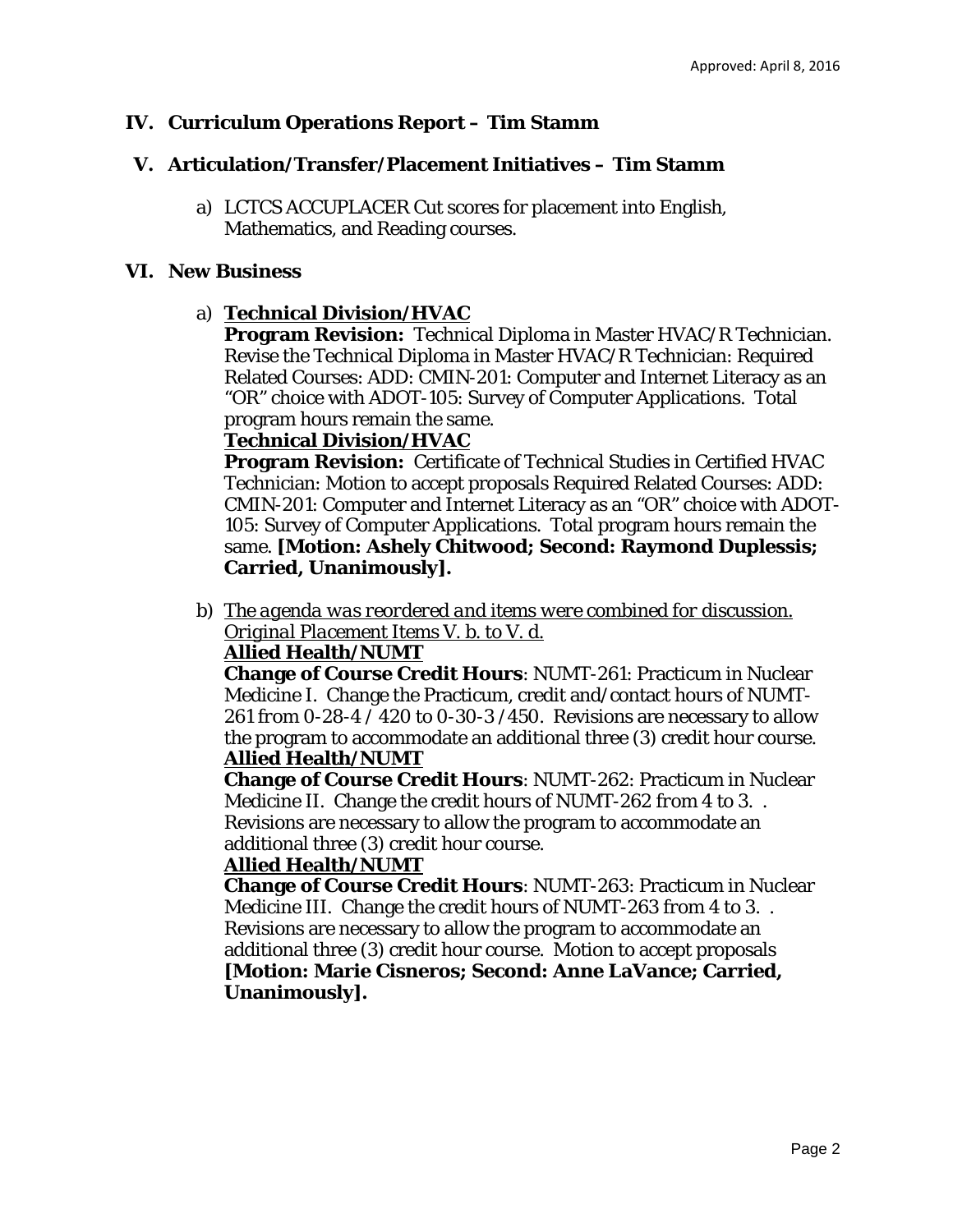c) *The agenda was reordered. Original Placement Item V. e.*  **Allied Health/NUMT** 

**Program Revision:** Post Associate Certificate in Nuclear Medicine Technology. Revise the Post Associate Certificate in Nuclear Medicine Technology. ADD: RADT-270: Computed Tomography for Radiologic Technologists I to Required Courses in Major. Total program hours remain the same (with adjustments to credit hours discussed earlier). Motion to accept proposal **[Motion: Ashley Chitwood; Second: Emily Rush; Carried, Unanimously].** 

d) *The agenda was reordered and items were combined for discussion. Original Placement Items V. f. to V. ff* 

# **Allied Health/RADT**

**New Course**: RADT-282: Magnetic Resonance Imaging Practicum II. Creation of a new course, RADT-282: Magnetic Resonance Imaging Practicum II. Course description: "Advanced clinical experience in all phases of fundamental MRI procedures and image critique of studies submitted for evaluation." Course is designed for students pursing certification and registration in MRI.

# **Allied Health/RADT**

**Change of Course Description:** RADT-101: Radiologic Technology I. Change the description of RADT-101: Radiologic Technology I to state: "Radiography and its role in health care delivery. Positioning nomenclature, imaging equipment, radiation safety, radiographic contrast media, x-ray imaging receptors, processing of images, positioning of chest and abdomen. Infection control, use of tubes, catheters, medical emergencies, communication, and patient care. Professional organizations, social and ethical health care issues, moral, legal, and social responsibilities. Current description: "Role of radiographer, professional and medical ethics, pertinent regulations, introductory radiation protection, methods of patient care, principles of radiographic exposure and technique, positioning of chest and abdomen, basic radiographic imaging systems, processing techniques and commonly employed accessory devices. Includes laboratory experiments." Revised description aligns with current Radiography requirements and terminology.

# **Allied Health/RADT**

**Change of Course Description:** RADT-102: Radiographic Technology II. Change the description of RADT-102: Radiographic Technology II to state: "Basic principles of x-ray production, the formation of image, the study of numerous factors relevant to image quality." Current description: "Continuation of Radiologic Technology 101." Revised description aligns with current Radiography requirements and terminology, and more accurately reflects course content and expected learning outcomes.

# **Allied Health/RADT**

**Change of Course Description:** RADT-151: Radiographic Practicum I. Change the description of RADT-151 to state: "Supervised clinical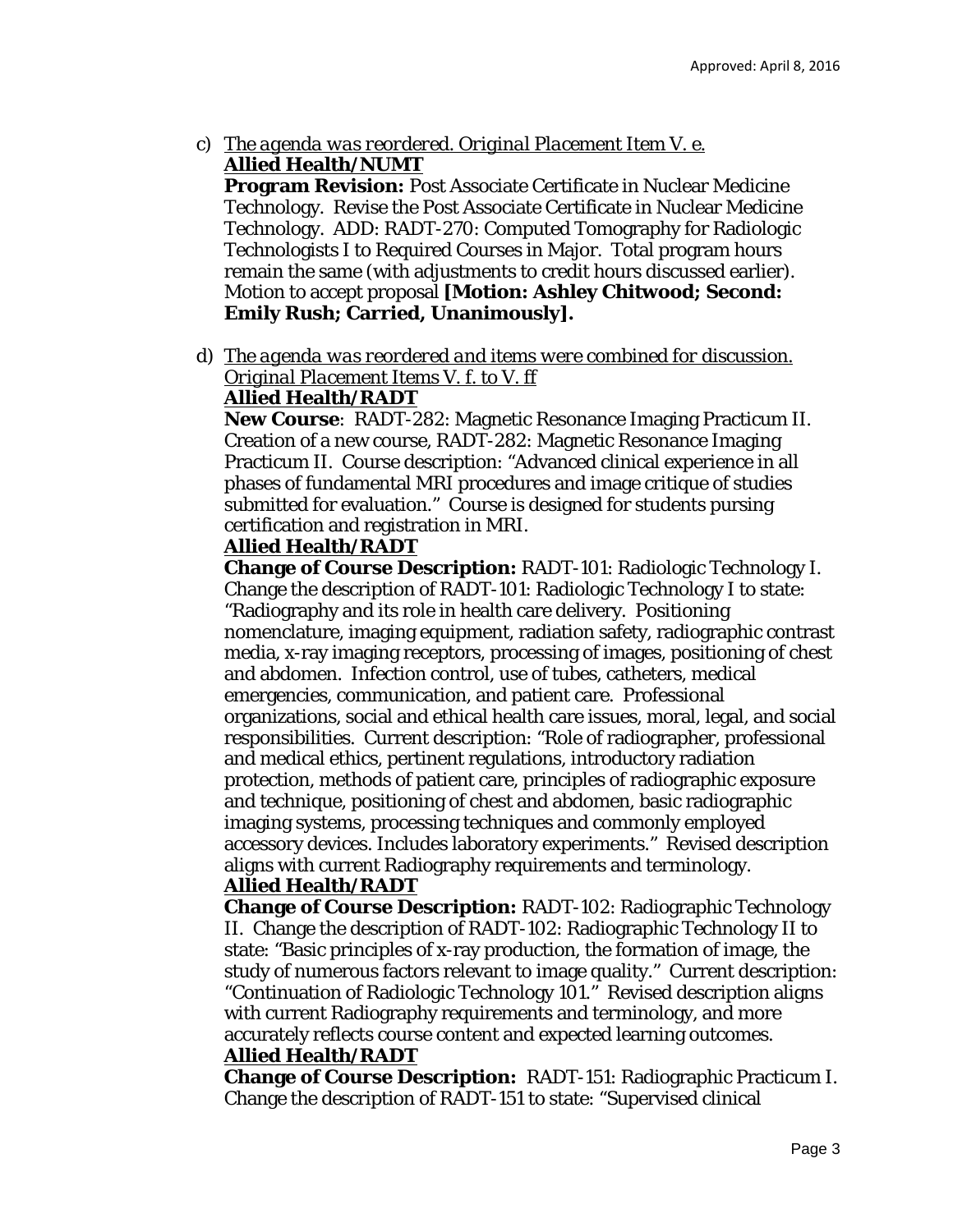orientation and practice including: fundamental radiologic procedures, emphasis on professionalism and dependability, patient care, and image critique of students submitted for interpretation." Current description: "Clinical experience in all phases of fundamental radiologic procedures and film critique of the studies submitted for interpretation." Revised description aligns with current Radiography requirements and terminology.

# **Allied Health/RADT**

**Change of Course Prerequisite Requirements:** RADT-151: Radiographic Practicum I. Addition of the prerequisite requirement: "Acceptance into Radiologic Technology program." Currently, the course

has no prerequisite requirements.

#### **Allied Health/RADT**

**Change of Course Description:** RADT-152: Radiographic Practicum II. Change the description of RADT-152: Radiographic Practicum II to state: "Supervised clinical practice of radiographic procedures and image critique with emphasis on abdominal, thorax, and upper extremity studies submitted for interpretation." Current description: "Clinical experience in all phases of fundamental radiologic procedures and film critique of the studies submitted for interpretation." Revised description aligns with current Radiography requirements and terminology.

## **Allied Health/RADT**

**Change of Course Prerequisite Requirements:** RADT-152: Radiographic Practicum II. Addition of the prerequisite requirement:

"RADT-151." Currently, the course has no prerequisite requirements. **Allied Health/RADT** 

**Change of Course Description:** RADT-153: Radiographic Practicum III. Change the description of RADT-153: Radiographic Practicum III to state: "Supervised clinical practice of radiographic procedures and image critique with emphasis on lower extremity studies submitted for interpretation. Current description: "Clinical experience in all phases of fundamental radiologic procedures and film critique of the studies submitted for interpretation." Revised description aligns with current Radiography requirements and terminology.

## **Allied Health/RADT**

**Change of Course Prerequisite Requirements:** RADT-153: Radiographic Practicum III. Addition of the prerequisite requirement: "RADT-152." Currently, the course has no prerequisite requirements. **Allied Health/RADT** 

**Change of Course Description:** RADT-251: Advanced Radiographic Practicum I. Change the description of RADT-251: Advanced Radiographic Practicum I to state: "Supervised clinical experience of radiographic procedures and image critique with emphasis on the vertebral column studies submitted for interpretation. Includes rotations in other imaging modalities." Current description: "Advanced clinical experience." Revised description aligns with current Radiography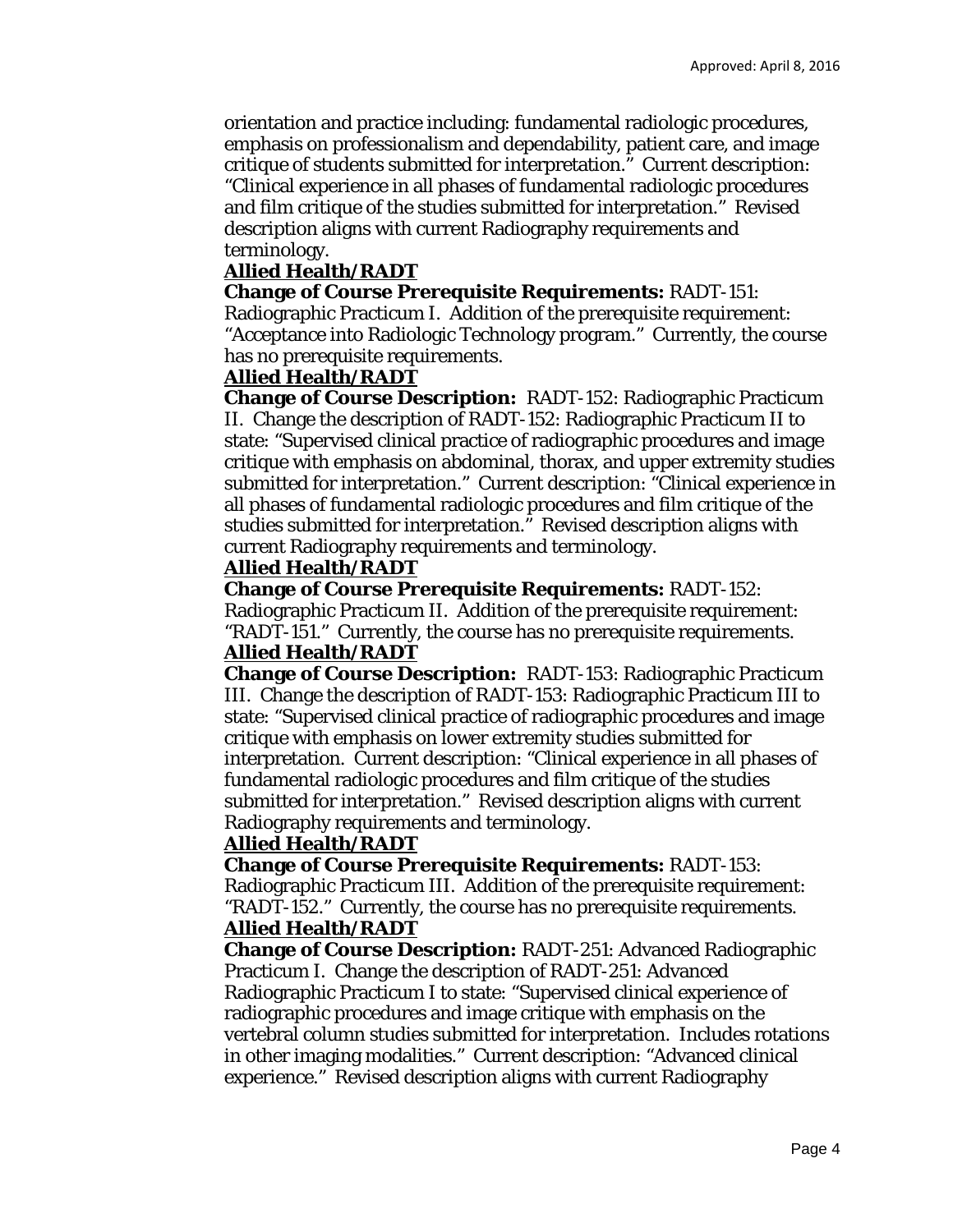requirements and terminology, and more accurately reflects course content and expected learning outcomes.

#### **Allied Health/RADT**

**Change of Course Prerequisite Requirements:** RADT-251:

Advanced Radiographic Practicum I. Addition of the prerequisite requirement: "RADT-153." Currently, the course has no prerequisite requirements.

#### **Allied Health/RADT**

**Change of Course Description:** RADT-252: Advanced Radiographic Practicum II. Change the description of RADT-252: Advanced Radiographic Practicum II to state: "Supervised clinical experience of radiographic procedures and image critique with emphasis on contrast studies, and skull studies submitted for interpretation. Includes rotations in other imaging modalities." Current description: "Advanced clinical experience." Revised description aligns with current Radiography requirements and terminology, and more accurately reflects course content and expected learning outcomes.

#### **Allied Health/RADT**

**Change of Course Prerequisite Requirements:** RADT-252: Advanced Radiographic Practicum II. Addition of the prerequisite requirement: "RADT-251." Currently, the course has no prerequisite requirements.

#### **Allied Health/RADT**

**Change of Course Description:** RADT-253: Advanced Radiographic Practicum III. Change the description of RADT-253: Advanced Radiographic Practicum III to state: "Supervised clinical experience of radiographic procedures and image critique with emphasis on all studies submitted for interpretation. Includes rotations in other imaging modalities. Emphasis on critical thinking, effective problem solving, and effective communication skills." Current description: "Advanced clinical experience." Revised description aligns with current Radiography requirements and terminology, and more accurately reflects course content and expected learning outcomes.

## **Allied Health/RADT**

**Change of Course Prerequisite Requirements:** RADT-253: Advanced Radiographic Practicum III. Addition of the prerequisite requirement: "RADT-252." Currently, the course has no prerequisite requirements.

## **Allied Health/RADT**

**Change of Course Description:** RADT-211: Advanced Radiographic Positioning. Change the description of RADT-211: Advanced Radiographic Positioning to state: "Precise positioning methods for common radiographic examinations of the skull and facial bones. Evaluation criteria for positioning accuracy, structures shown, and image quality are covered. Pertinent radiographic and topographic anatomy and compensatory modification techniques are studied." Current description: "Precise positioning for radiographic examination of human systems,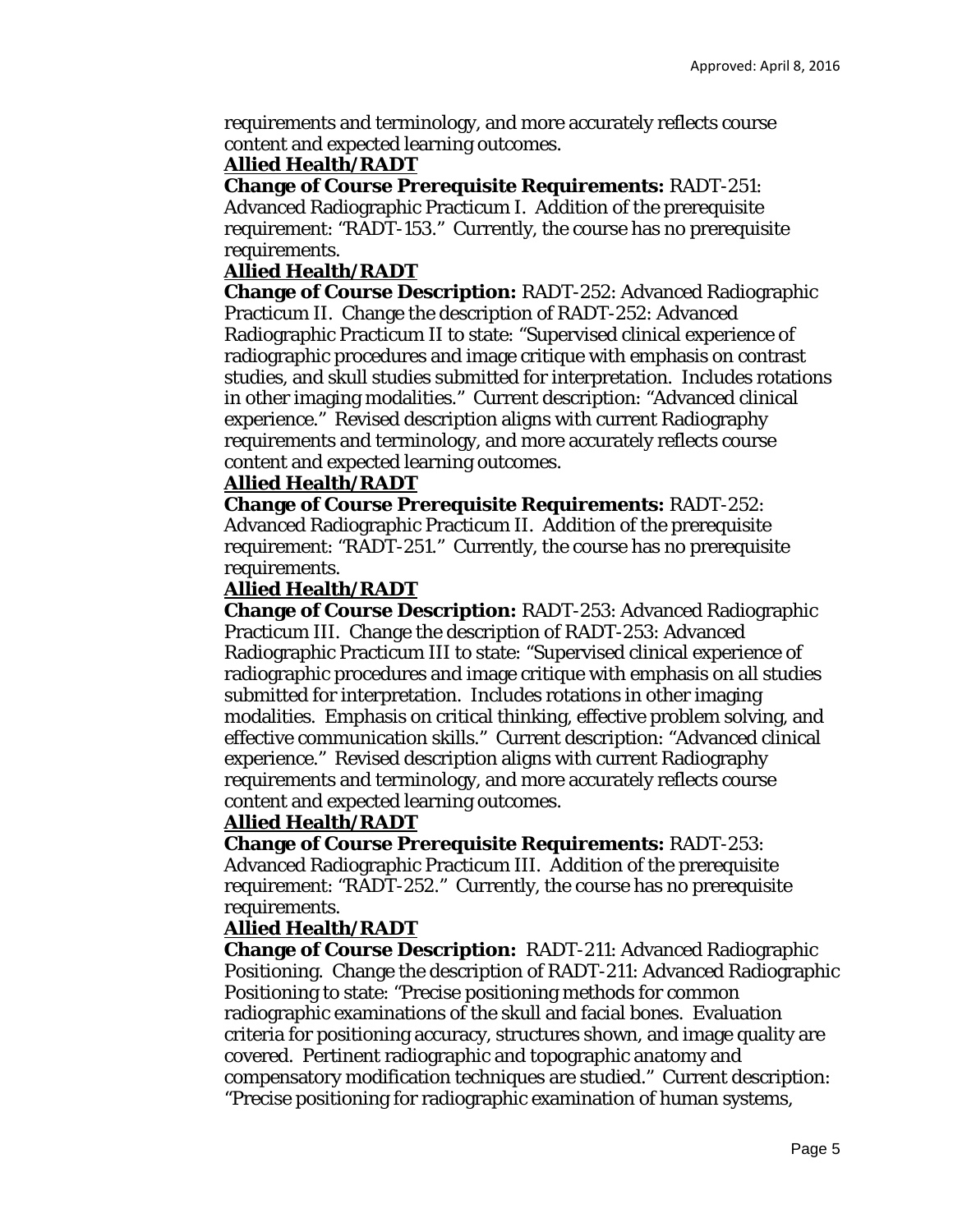including contrast media and fluoroscopic and tomographic procedures. Includes detailed projections of the skull and facial bones. Covers radiographic and topographic anatomy and evaluation criteria for positioning for accuracy, structures shown, and image quality. Includes laboratory experiences." Revised description aligns with current Radiography requirements and terminology.

## **Allied Health/RADT**

**Change of Course Description:** RADT-212: Specialized Imaging. Change the description of RADT-212: Specialized Imaging to state: "Specialized imaging methods incorporating principles of computed tomography, angiography, fluoroscopic studies, and sectional anatomy. Includes patient care considerations, venipuncture, positioning, and radiographic exposure pertinent to contrast and non-contrast studies. Basic principles of Mammography, Magnetic Resonance Imaging, Nuclear Medicine, Radiation Therapy, and Sonography." Current description: " Application of specialized imaging equipment. Includes patient care considerations, positioning, and radiographic exposures pertinent to contrast and non-contrast studies." Revised description better reflects course content and expected student learning outcomes.

## **Allied Health/RADT**

**Change of Course Prerequisite Requirements:** RADT-212: Specialized Imaging. Addition of the prerequisite requirement: "RADT-211." Currently, the course has no prerequisite requirements.

# **Allied Health/RADT**

**Change of Course Description:** RADT-241: Advanced Radiographic Technique. Change the description of RADT-241: Advanced Radiographic Technique to state: "Imaging equipment, digital image acquisition and display, qualitative analysis of high-variable and fixed voltage techniques, exposure techniques, exposure conversions, and associated radiologic factors." Current description: "Qualitative analysis of high-variable and fixed-voltage techniques, exposure techniques, exposure conversions, and associated radiologic factors." Revised description aligns with current Radiography requirements and terminology, and more accurately reflects course content and expected learning outcomes.

## **Allied Health/RADT**

**Change of Course Description:** RADT-260: Radiologic Technology Seminar. Change the description of RADT-260: Radiologic Technology Seminar to state: "Capstone course to assess knowledge and application of concepts in patient care and education, equipment operation and quality control, image production and evaluation, radiographic anatomy and physiology, radiographic positioning and procedures, and radiation protection." Current description: "Application of the principles of radiographic technology to develop competency as an entry-level radiographer." Revised description aligns with current Radiography requirements and terminology, and better reflects course content and expected learning outcomes.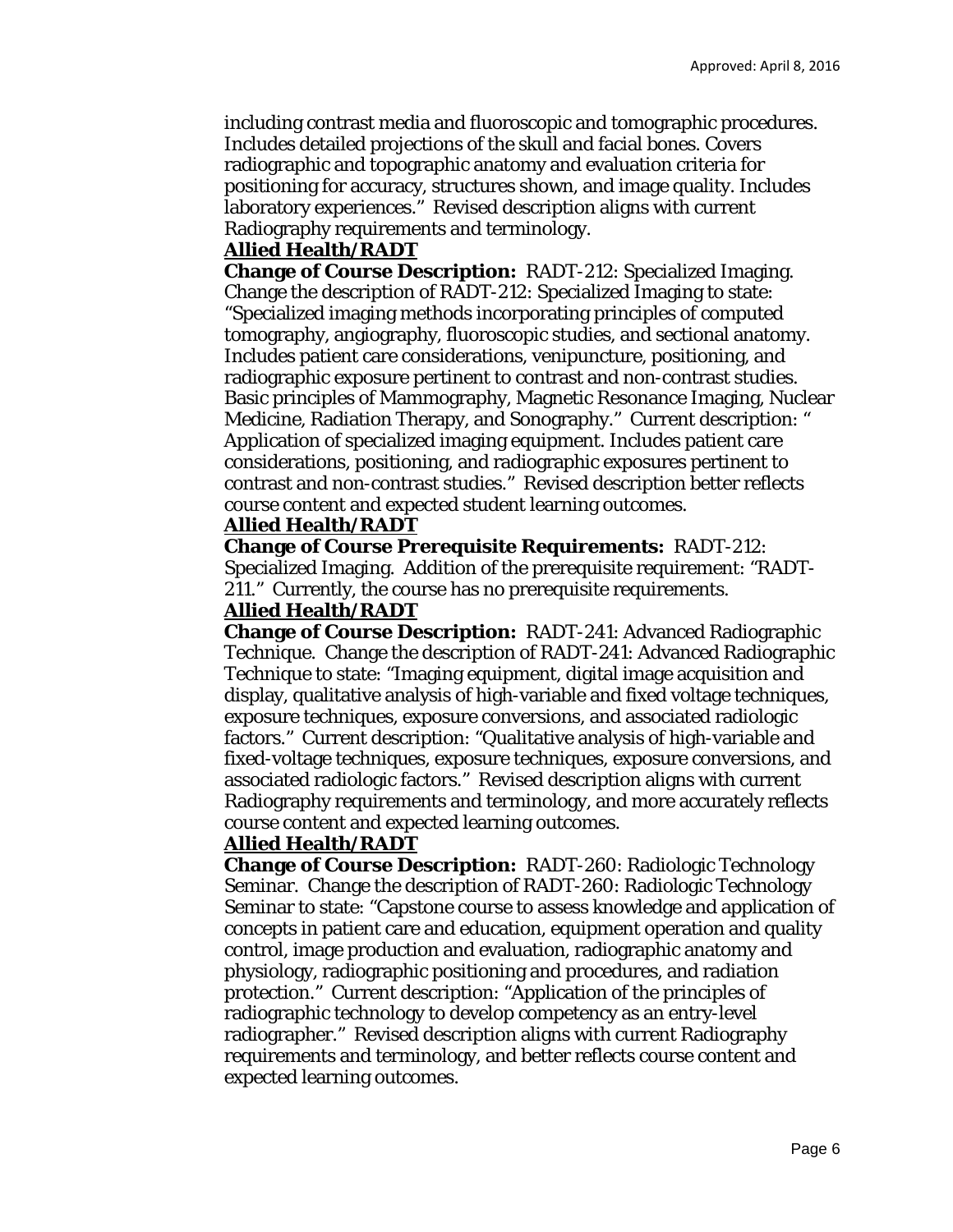# **Allied Health/RADT**

**Change of Course Prerequisite Requirements:** RADT-260: Radiographic Technology Seminar. Addition of the following prerequisite requirements to RADT-260: Radiographic Technology Seminar: "RADT-221: Imaging Equipment, and RADT-242: Radiation Biology and Protection, and RADT-252: Advanced Radiographic Practicum II; OR Permission of Program Director." Currently the course has no prerequisite requirements.

# **Allied Health/RADT**

**Change of Course Title:** RADT-270: Computed Tomography for Radiologic Technologists I. Change the title of **:** RADT-270: Computed Tomography for Radiologic Technologists I *from* **:** RADT-270: Computed Tomography for Radiologic Technologists I *to* Computed Tomography. Revised title better reflects course goal and target population.

# **Allied Health/RADT**

**Change of Course Description:** RADT-270: Computed Tomography. Change the title of RADT-270: Computed Tomography to state: "CT imaging procedures, patient care and safety, physics and instrumentation, cross-sectional anatomy, and pathology." Current description: "Process of computed tomography (CT), including cross-sectional anatomy, pathology and special needs of patient. Enhances professional skills of radiologic technologist in field of CT." Revised description better reflects course content, goal, and expected learning outcomes.

# **Allied Health/RADT**

**Change of Course Prerequisite Requirements:** RADT-270: Computed Tomography. Change the prerequisite requirements of RADT-270: Computed Tomography to state: "Current enrollment in the  $2<sup>nd</sup>$  year of the Radiologic Technology program, or advanced standing in the Nuclear Medicine Technology, or advanced standing in the Radiation Therapy program, or current ARRT certification and registration in Radiography, Radiation Therapy, or Nuclear Medicine Technology (registration through NMTCB is also accepted)." Current prerequisite requirements: "Radiologic technologist certified by or eligible for certification by the ARRT." Revised prerequisite requirements accurately reflect the various professions where knowledge of Computed Tomography is beneficial or required.

# **Allied Health/RADT**

**Change of Course Title:** RADT-280: Magnetic Resonance Imaging for Radiologic Technologists I. Change the title of RADT-280: Magnetic Resonance Imaging for Radiologic Technologists I *from* RADT-280: Magnetic Resonance Imaging for Radiologic Technologists I *to* RADT-280: Magnetic Resonance Imaging. Revised title better reflects course goal and target population.

# **Allied Health/RADT**

**Change of Course Description:** RADT-280: Magnetic Resonance Imaging. Change the description of RADT-280: Magnetic Resonance Imaging to state: "MRI screening and safety, patient care, imaging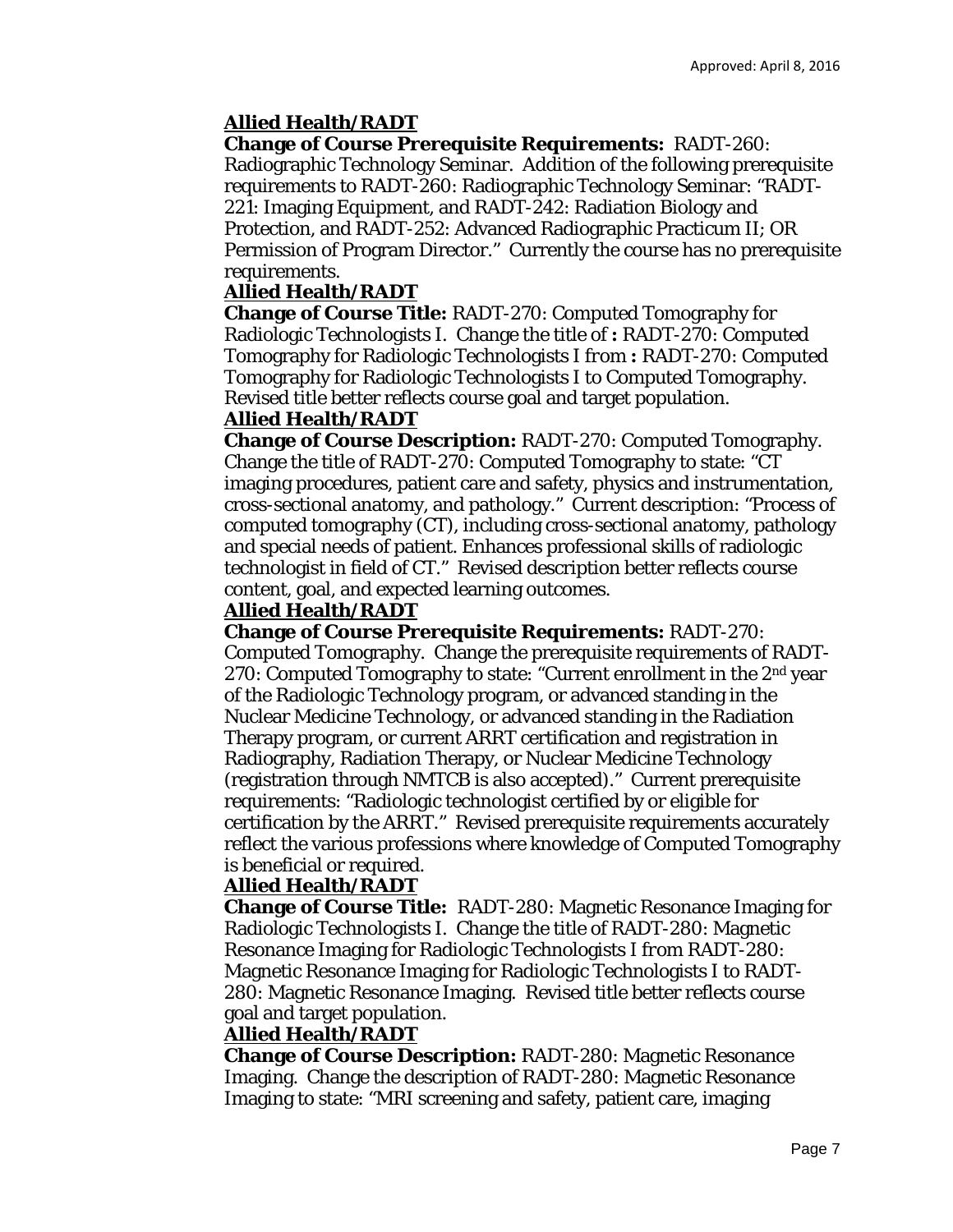procedures, sequence parameters and options, data acquisition and processing, and physical principles of image formation. Current description: "Process of magnetic resonance imaging (MRI), including pulse sequences, MRI safety, MRI equipment, scan parameters, anatomy, pathology, and special needs of patient. Enhances professional skills of radiologic technologist in field of MRI." Revised description better reflects course content, goal, and expected learning outcomes.

# **Allied Health/RADT**

**Change of Course Prerequisite Requirements:** RADT-280: Magnetic Resonance Imaging. Change the prerequisite requirements of RADT-280: Magnetic Resonance Imaging to state: "Current enrollment in the 2nd year of the Radiologic Technology program, or advanced standing in the Nuclear Medicine Technology program, or advanced standing in the Radiation Therapy program; or, hold active certification and registry with the AART in Radiography, Nuclear Medicine Technology (registration through NMTCB is also accepted), Radiation Therapy, or Sonography (registration through ARDMS is also accepted). Current prerequisites: "Radiologic technologist certified by or eligible for certification by the ARRT." Revised prerequisite requirements accurately reflect the various professions where knowledge of Magnetic Resonance Imaging is beneficial or required. Motion to accept proposals w/suggestion by Executive Director and Committee Chair to explore development of Technical Competency Area (TCA) packages for "add-on" Computed Tomography and Magnetic Resonance Imaging **[Motion: Jennifer Bennett; Second: Jay Randolph; Carried, Unanimously].** 

e) *The agenda was reordered. Original Placement Item V. gg.*  **Allied Health/SURG** 

**Program Revision:** Certificate of Technical Studies in Surgical Technology. Revise the Certificate of Technical Studies in Surgical Technology: Required Courses in Major: DELETE: SURG-102: Microbiology for Surgical Technology as an "OR" choice with BIOL-211: Microbiology of Human Pathogens. Total program hours remain the same. Motion to accept proposal **[Motion: Ashley Chitwood; Second: Anne LaVance; Carried, Unanimously].** 

f) *The agenda was reordered. Original Placement Item V. hh.*  **Allied Health/SURG** 

**Course Deletion:** SURG-102: Microbiology for Surgical Technology. Delete the course, SURG-102: Microbiology for Surgical Technology. Course is no longer taught and is not used in any degree or certificate program at the College. Motion to accept proposal **[Motion: Kenneth Ripberger; Second: Jay Randolph; Carried, Unanimously].**